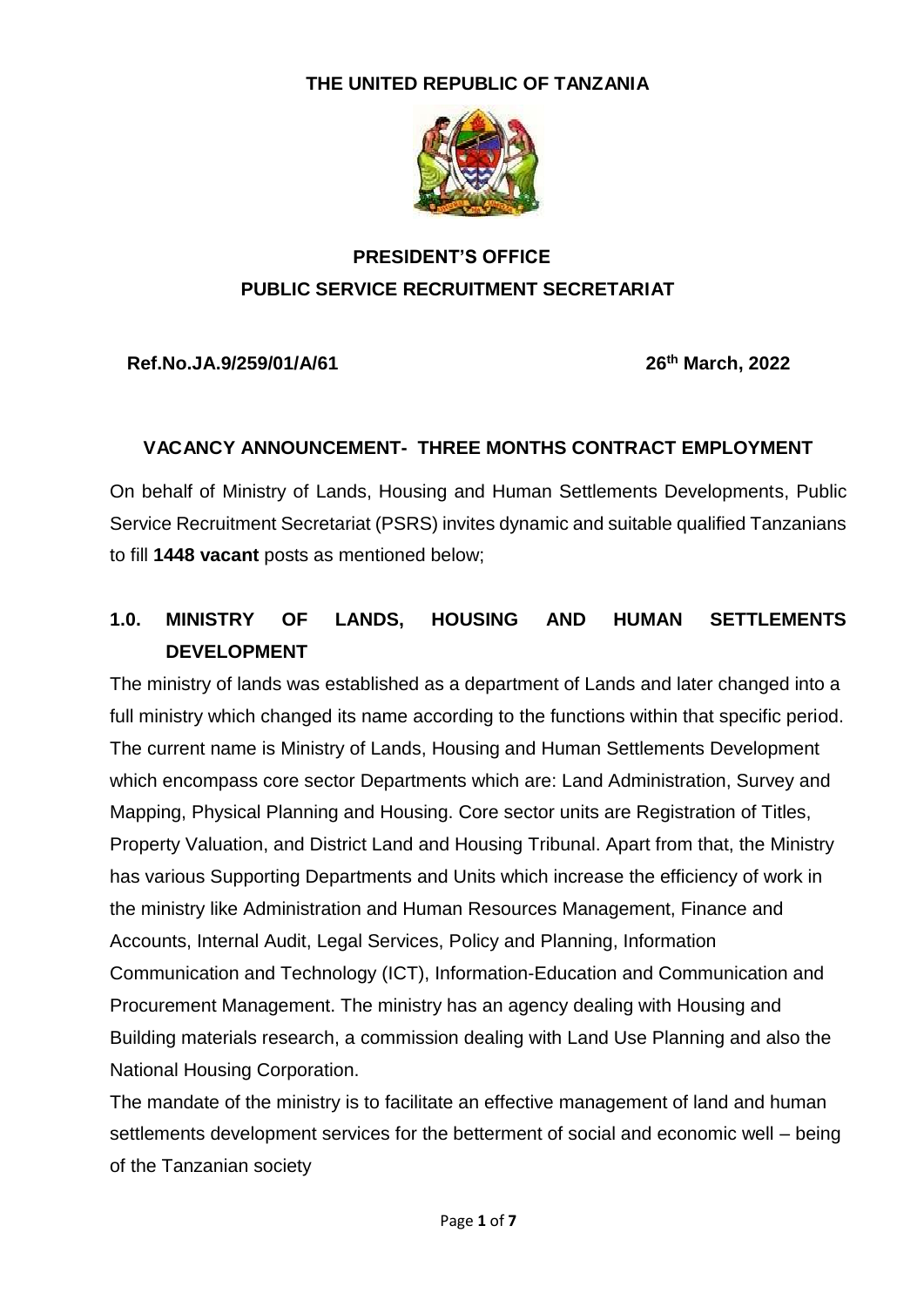#### **1.0.1 SURVEYOR – 200 POSTS**

#### **1.0.2 DUTIES AND RESPONSIBILITIES**

- i. To sort and record all approved survey plans in data conversion exercise;
- ii. To scan all survey plans in data conversion exercise;
- iii. To Geo-referencing survey plans with QGIS in data conversion exercise;
- iv. To vectories survey plans with QGIS in data conversion exercise;
- v. To participate in parcel identification in unplanned areas;
- vi. To redraw town planning drawings as needs may arise;
- vii. To prepare daily reports; and
- viii. To perform any other related duties as may be assigned by immediate supervisor.

# **1.0.3 QUALIFICATIONS AND EXPERIENCE**

Holder of Bachelor Degree in one of the following fields; Geomatics and Geo-informatics or equivalent academic qualifications from a recognized institution. Candidates should be qualified and experienced in the practice of spatial data analysis software (QGIS). All applicants must have Laptop and Smartphone.

# **1.0.4 ASSISTANT SURVEYOR – 110 POSTS**

# **1.0.5 DUTIES AND RESPONSIBILITIES**

- i. To sort and record all approved survey plans in data conversion exercise;
- ii. To scan all survey plans in data conversion exercise;
- iii. To Geo-referencing survey plans with QGIS in data conversion exercise;
- iv. To vectorize survey plans with QGIS in data conversion exercise;
- v. To participate in parcel identification in unplanned areas;
- vi. To redraw town planning drawings as needs may arise;
- vii. To prepare daily reports; and
- viii. To perform any other related duties as may be assigned by immediate supervisor.

# **1.0.6 QUALIFICATIONS AND EXPERIENCE**

Holder of Diploma in one of the following fields; **Geomatics** and **Geo-informatics** or equivalent academic qualifications from a recognized institution. Candidates should be qualified and experienced in the practice of spatial data analysis software (QGIS). All applicants must have Laptop and Smartphone.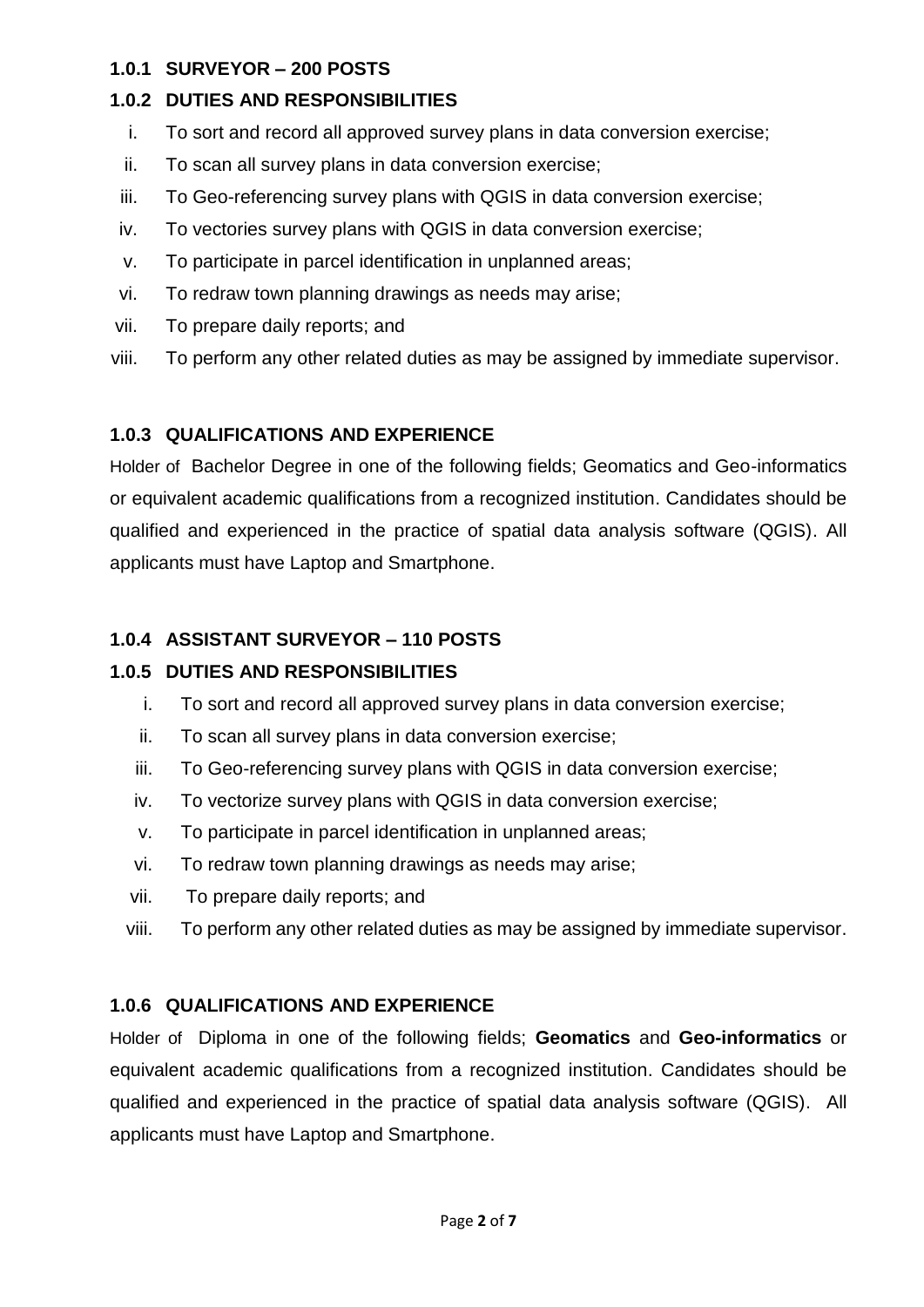#### **1.0.7 TOWN PLANNER – 358 POSTS**

# **1.0.8 DUTIES AND RESPONSIBILITIES**

- i. To convers data of town planning drawings;
- ii. To index town planning drawings in data conversion exercise;
- iii. To record town planning drawings in data conversion exercise;
- iv. To scan all town planning drawings in data conversion exercise;
- v. Geo-referencing of town planning drawings in data conversion exercise;
- vi. Vectorization of town planning drawings with QGIS in data conversion exercise;
- vii. To create attribute information of all vectorized data with QGIS;
- viii. To identify parcel in unplanned areas;
- ix. To sensitize plot owners in areas where parcel identification will be done;
- x. To prepare daily reports on the progress of data conversion exercise; and
- xi. To perform any other related duties as may be assigned by immediate supervisor.

# **1.0.9 QUALIFICATIONS AND EXPERIENCE**

Holder of Bachelor Degree in one of the following fields; Urban and Regional Planning, Regional Development Planning, or Housing and Infrastructure Planning from recognized institutions. Candidates should be qualified and experienced in the practice of spatial data analysis software (QGIS). All applicants must have Laptop and Smartphone

# **1.0.10 ASSISTANT TOWN PLANNER – 100 POSTS**

# **1.0.11 DUTIES AND RESPONSIBILITIES**

- i. To converse data of town planning drawings;
- ii. To index town planning drawings in data conversion exercise;
- iii. To record town planning drawings in data conversion exercise;
- iv. To scan all town planning drawings in data conversion exercise;
- v. Geo-referencing of town planning drawings in data conversion exercise;
- vi. Vectorization of town planning drawings with QGIS in data conversion exercise;
- vii. To create attribute information of all vectorized data with QGIS;
- viii. To identify parcel in unplanned areas;
- ix. To sensitize plot owners in areas where parcel identification will be done;
- x. To prepare daily reports on the progress of data conversion exercise; and
- xi. To perform any other related duties as may be assigned by immediate supervisor.

# **1.0.12 QUALIFICATIONS AND EXPERIENCE**

Holder of Diploma in one of the following fields; Urban and Regional Planning, Regional Development Planning, and Housing and Infrastructure Planning from recognized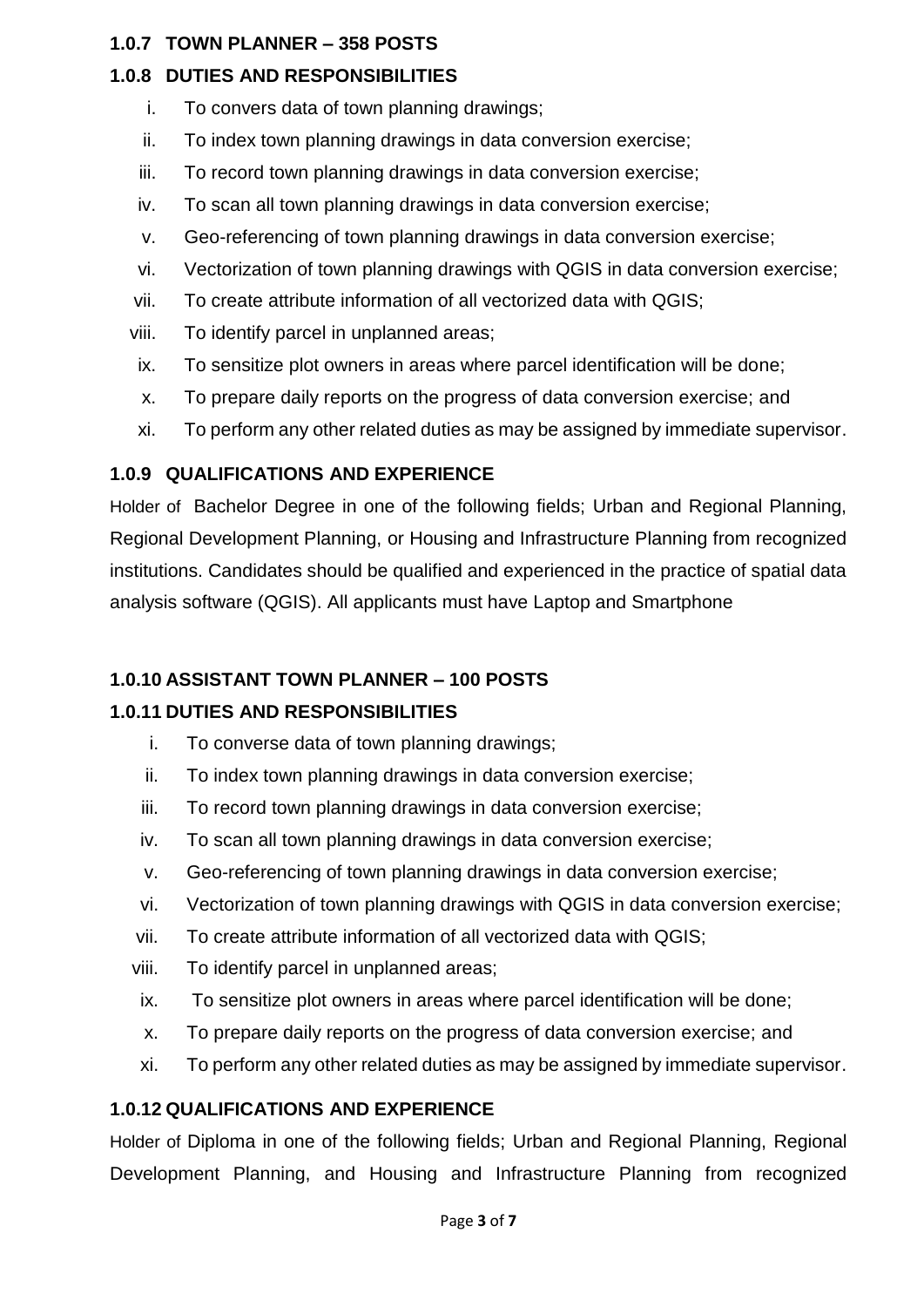institutions. Candidates should be qualified and experienced in the practice of spatial data analysis software (QGIS). All applicants must have Laptop and Smartphone

# **1.0.13 LAND OFFICER – 350 POSTS**

# **1.0.14 DUTIES AND RESPONSIBILITIES**

- i. To Sort all LD files for data conversion from hardcopy to softcopy;
- ii. To record data in data conversion exercise;
- iii. To Scan all documents in LD files in data conversion exercise;
- iv. To perform Quality Check of all scanned files in data conversion exercise;
- v. To prepare data base for scanned files in data conversion exercise;
- vi. To prepare daily progress reports in data conversion exercise; and
- vii. To perform any other related duties as may be assigned by immediate supervisor

#### **1.0.15 QUALIFICATIONS AND EXPERIENCE**

Holder of Bachelor Degree in Land Management and Valuation from recognized institutions. Candidates should be qualified and experienced in the practice in data entry software and computer application. All applicants must have Smartphone

### **1.0.16 ASSISTANT LAND OFFICER – 100 POSTS**

# **1.0.17 DUTIES AND RESPONSIBILITIES**

- i. To Sort all LD files for data conversion from hardcopy to softcopy;
- ii. To record of data in data conversion exercise;
- iii. To scan all documents in LD files in data conversion exercise;
- iv. To perform Quality Check of all scanned files in data conversion exercise;
- v. To prepare data base for scanned files in data conversion exercise;
- vi. To prepare daily progress reports in data conversion exercise; and
- vii. To perform any other related duties as may be assigned by immediate supervisor

# **1.0.18 QUALIFICATIONS AND EXPERIENCE**

Holder of Diploma in Land Management and Valuation from a recognized institutions. Candidates should be qualified and experienced in the practice in data entry software and computer application. All applicants must have Smartphone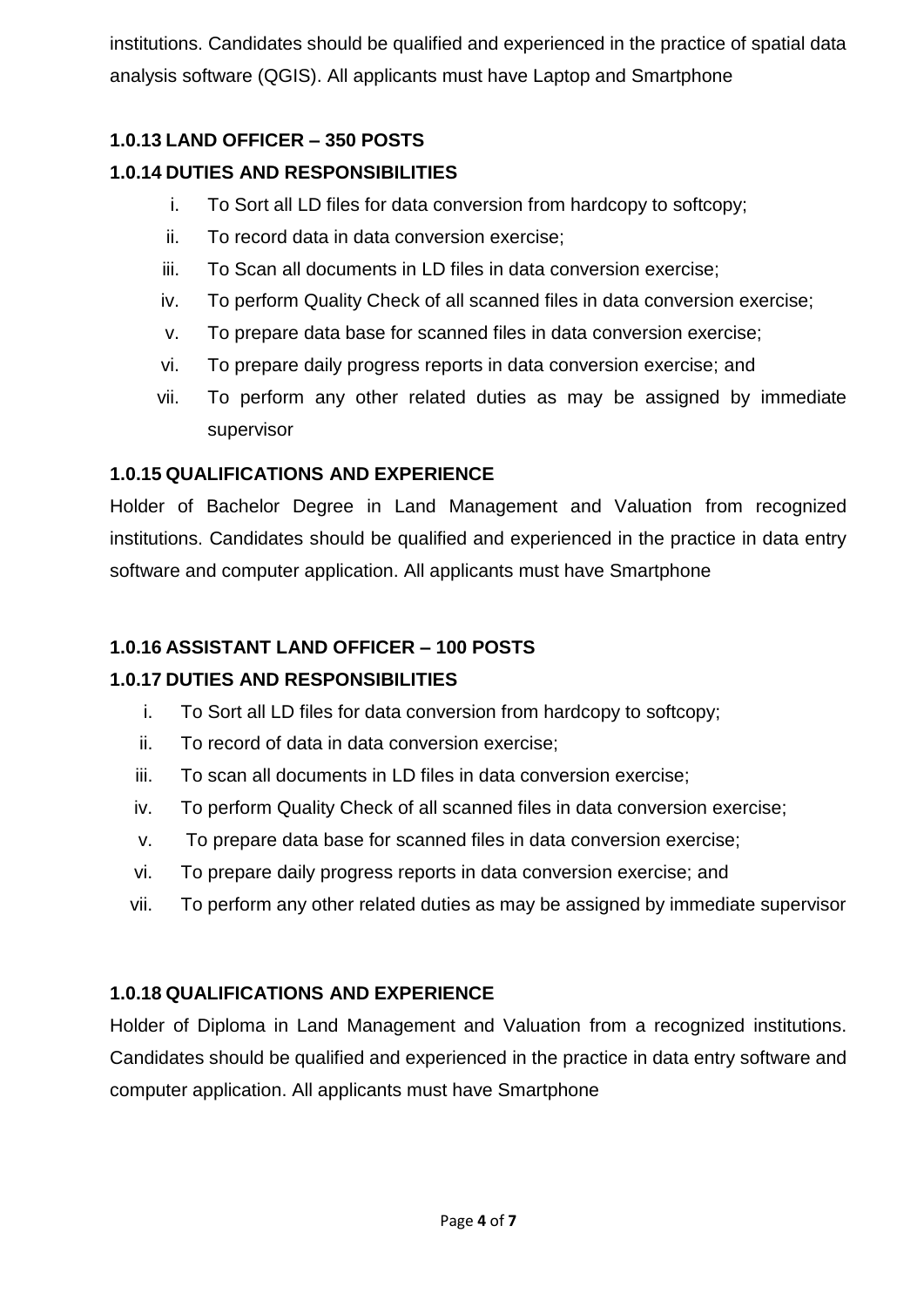#### **1.0.19 CARTOGRAPHER -130 POSTS**

# **1.0.20 DUTIES AND RESPONSIBILITIES**

- i. To Scan all town planning drawings & survey maps;
- ii. To Geo-reference town planning drawings & surveying maps;
- iii. To Vectorize town planning drawings with QGIS;
- iv. To participate in Parcel identification in unplanned areas;
- v. To prepare maps as needs may arise; and
- vi. To perform any other related duties as may be assigned by immediate supervisor

#### **1.0.21 QUALIFICATIONS AND EXPERIENCE**

Holder of Diploma in Cartography from recognized institutions. Candidate should be qualified and experienced in the practice of spatial data analysis software (QGIS). A candidate must have Laptop and Smartphone.

#### **1.0.22 GIS SPECIALIST - 50 POSTS**

#### **1.0.23 DUTIES AND RESPONSIBILITIES**

- i. To provide GIS support in the whole process of data conversion;
- ii. To perform data Quality check of all converted data;
- iii. To perform spatial Data transformations;
- iv. To assist in maintaining data base for statistical purposes; and
- v. To perform any other related duties as may be assigned by immediate supervisor.

#### **1.0.24 QUALIFICATIONS AND EXPERIENCE**

Holder of Bachelor Degree in one of the following fields; GIS, Geomatics, Geo-informatics, Urban and Regional Planning, or Geography from recognized institutions. Candidate should have knowledge in Geographical Information Systems (GIS) and be qualified and experienced in the practice of spatial data analysis software (QGIS). A candidate must have Laptop Computer and Smartphone

# **1.0.25 ASSISTANT DATA RECORDER – 50 POSTS 1.0.26 DUTIES AND RESPONSIBILITIES**

- i. To assist in recording all data;
- ii. To prepare data base for all data converted in excel sheets; and
- iii. To perform any other related duties as may be assigned by immediate supervisor.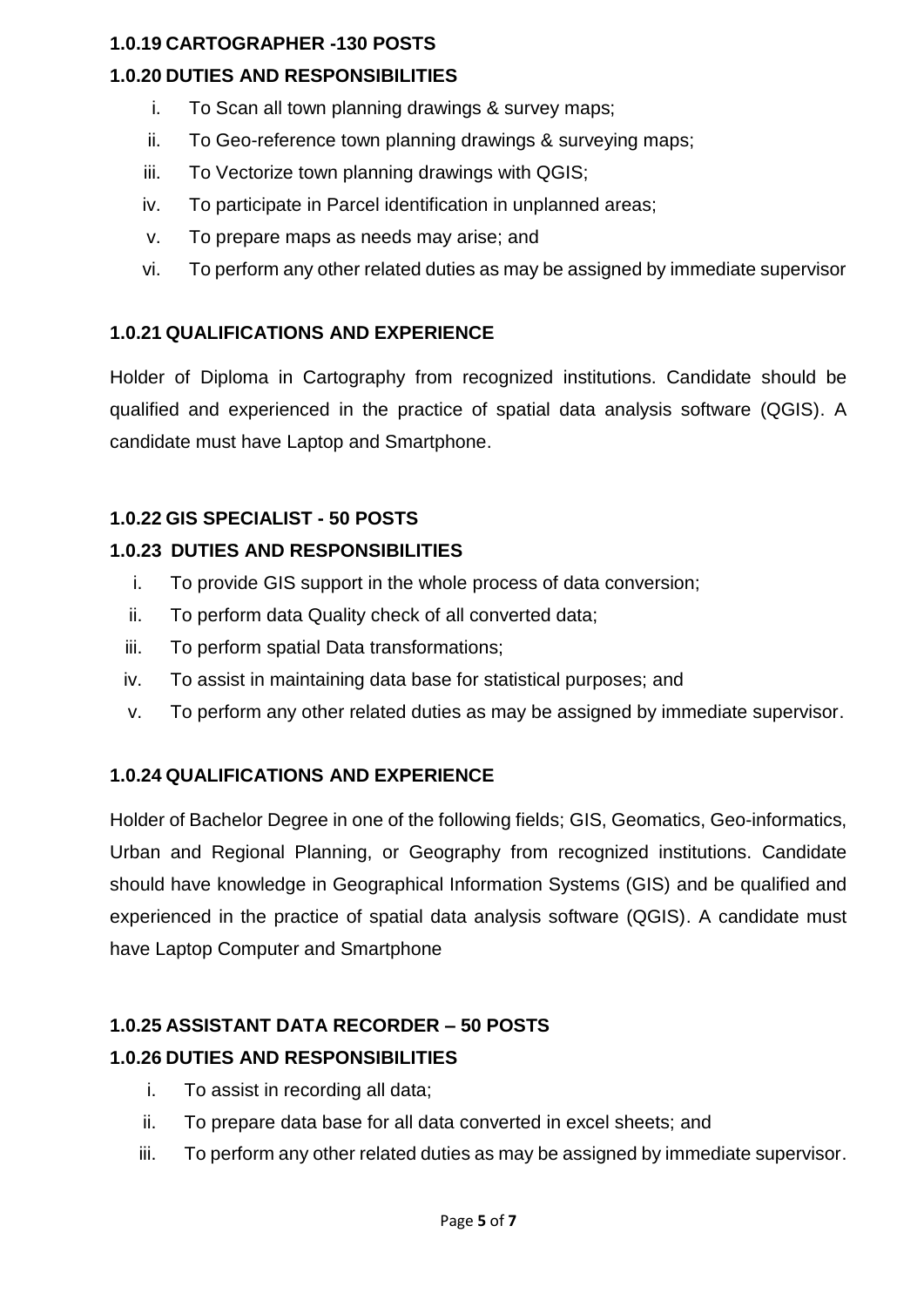#### **1.0.27 QUALIFICATIONS AND EXPERIENCE**

Holder of Bachelor Degree in Records Management. Candidate must have knowledge in computer applications, proven experience in data recording and data entry. A candidate must have Laptop and Smartphone.

#### **1.0.28 PERSONAL ATTRIBUTES TO ALL CANDIDATES**

The candidates should be self-motivated, efficient, committed and able to work under minimum supervision, strong team spirit, ability to interact and work effectively with both team Members and Superiors and pay respect to directives.

#### **GENERAL CONDITIONS**

- i. All applicants must be Citizens of Tanzania generally with an age not above 45;
- **ii. All applicants must have smartphones with android operating system.**
- **iii. Applicants for position of Town Planners, Recorders, Cartographers and Surveyors must have laptops.**
- iv. Applicants must attach an up-to-date Curriculum Vitae (CV) having reliable contacts; postal address/post code, e-mail and telephone numbers;
- v. Applicants should apply on the strength of the information given in this advertisement;
- vi. Applicants must attach their certified copies of the following certificates:-
- vii. Postgraduate/Degree/Advanced Diploma/Diploma/Certificates;
- viii. Postgraduate/Degree/Advanced Diploma/Diploma transcripts, Form IV and Form VI National Examination Certificates, Professional Registration and Training Certificates from respective Registration or Regulatory Bodies, (where applicable), Birth certificate;
- ix. Attaching copies of the following certificates is strictly not accepted: Form IV and form VI results slips, Testimonials and all Partial transcripts;
- x. An applicant must upload recent Passport Size Photo in the Recruitment Portal;
- xi. An applicant employed in the Public Service should route his application letter through his respective employer;
- xii. An applicant who is retired from the Public Service for whatever reason should not apply;
- xiii. An applicant should indicate three reputable referees with their reliable contacts;